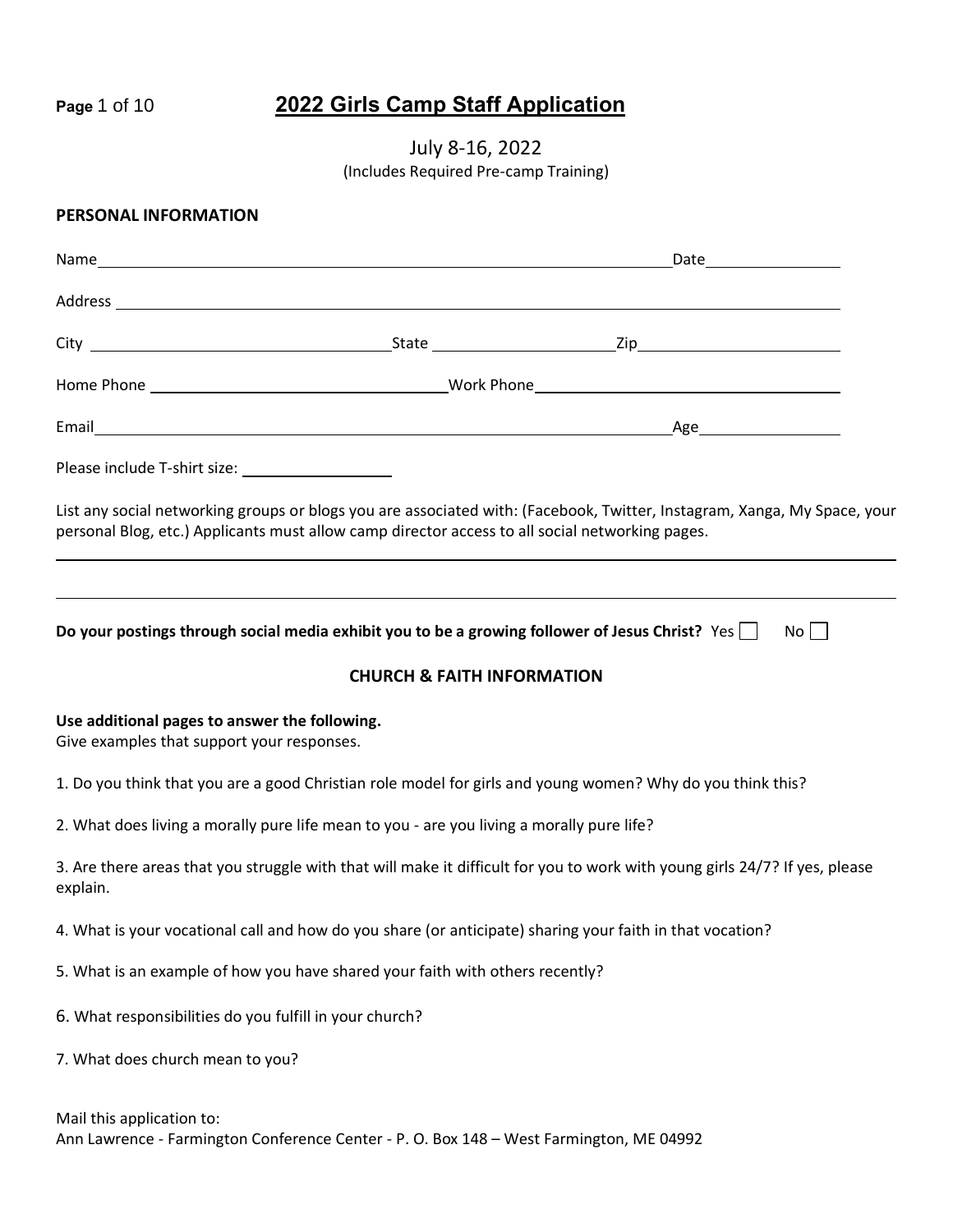# **Page** 2 of 10 **2022 Girls Camp Staff Application**

#### **Staff Name**

8. What is missions and why do you want to serve God in camp this summer.

#### **9. What do you personally want to receive as a result of your experience at camp?**

10. What is your personal testimony regarding your relationship with Jesus Christ – include a brief overview of your spiritual growth over the last year? (*Complete on a separate page)*

| Are you an active church member? $\Box$ Yes $\Box$ No |  |
|-------------------------------------------------------|--|
| If yes, where is your church membership?              |  |
| Pastor's name and phone number:                       |  |
| How long have you been a member?                      |  |

#### **PERSONAL EXPERIENCE WORKING WITH CHILDREN**

What experience have you had working with school age children and/or youth?

|                                                                 | How comfortable are you in talking with children and/or youth about salvation? |  |
|-----------------------------------------------------------------|--------------------------------------------------------------------------------|--|
| $\Box$ Very comfortable $\Box$ Comfortable $\Box$ Uncomfortable |                                                                                |  |
| Comments:                                                       |                                                                                |  |

| Is there any reason that you cannot keep up with an active workday in a rustic camp setting? |  |
|----------------------------------------------------------------------------------------------|--|
| If yes, explain (use separate sheet, if necessary)                                           |  |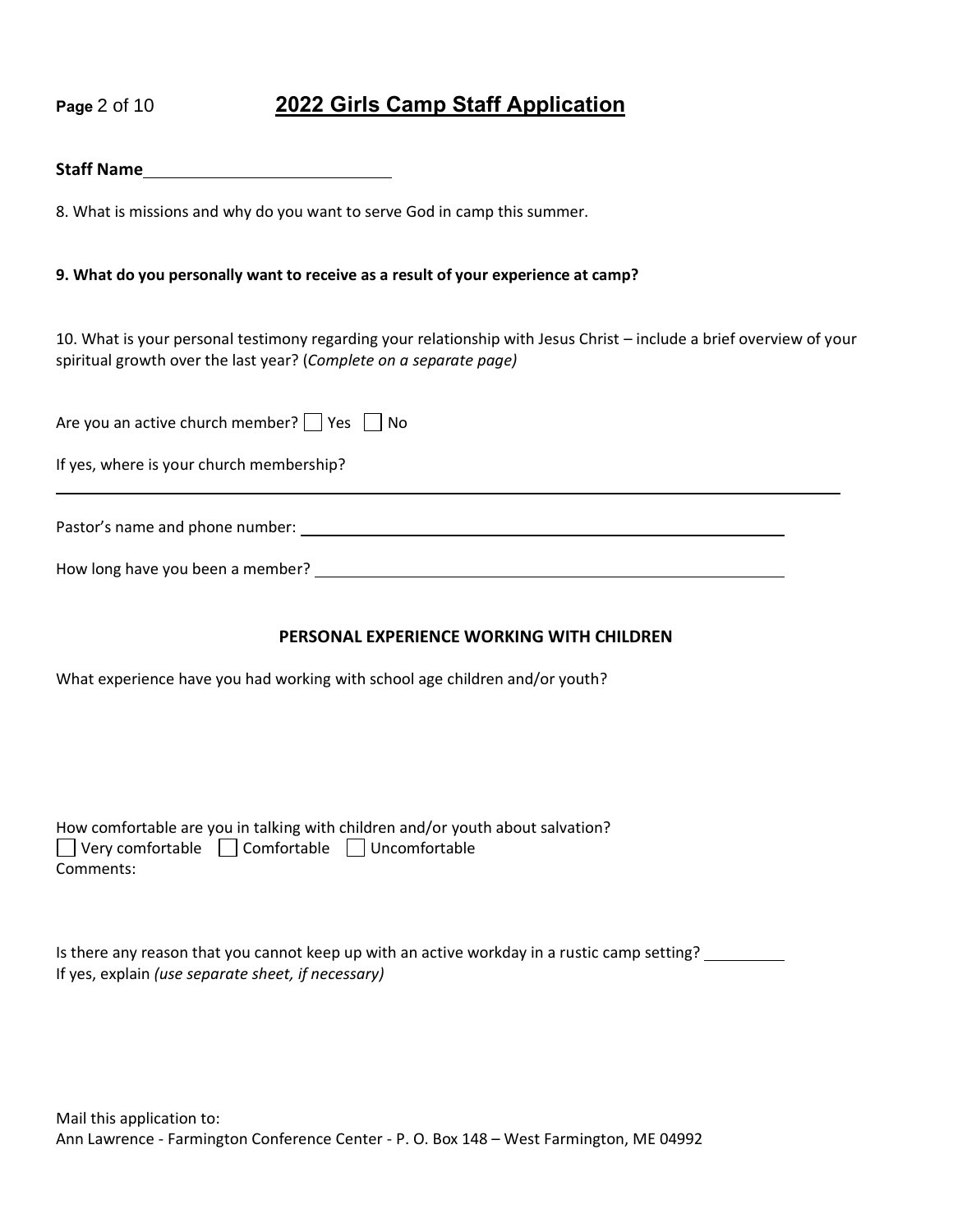## **Page** 3 of 10 **2022 Girls Camp Staff Application**

#### **Staff Name**

#### **SKILLS/EXPERIENCE – Indicate your experience/ability to lead in the following areas**

|                                    | SOME | <b>EXTENSIVE</b> | LEADER |
|------------------------------------|------|------------------|--------|
| Bible Study leader for<br>children |      |                  |        |
| Bible Study leader for youth       |      |                  |        |
| Song Leading                       |      |                  |        |
| <b>Accompany Singing</b>           |      |                  |        |
| Recreation                         |      |                  |        |
| Certified Lifeguard                |      |                  |        |
| Drama                              |      |                  |        |
| Puppets                            |      |                  |        |
| Clowning                           |      |                  |        |
| Cooking                            |      |                  |        |
| Photography                        |      |                  |        |
| Sign Language                      |      |                  |        |
| Archery                            |      |                  |        |
| <b>Balloon Animals</b>             |      |                  |        |
| Arts and Crafts                    |      |                  |        |
| Sewing                             |      |                  |        |
| Interpretive Dance                 |      |                  |        |
| Nature                             |      |                  |        |
| Administrative                     |      |                  |        |

Instruments played:

Other skills:

#### **Be sure you check for and treat for Head lice before coming to camp** (several days/1 week and again the night before).

All staff are checked for Head Lice during check-in.

No staff with head lice will be allowed to stay and we want all staff to stay for the camp week.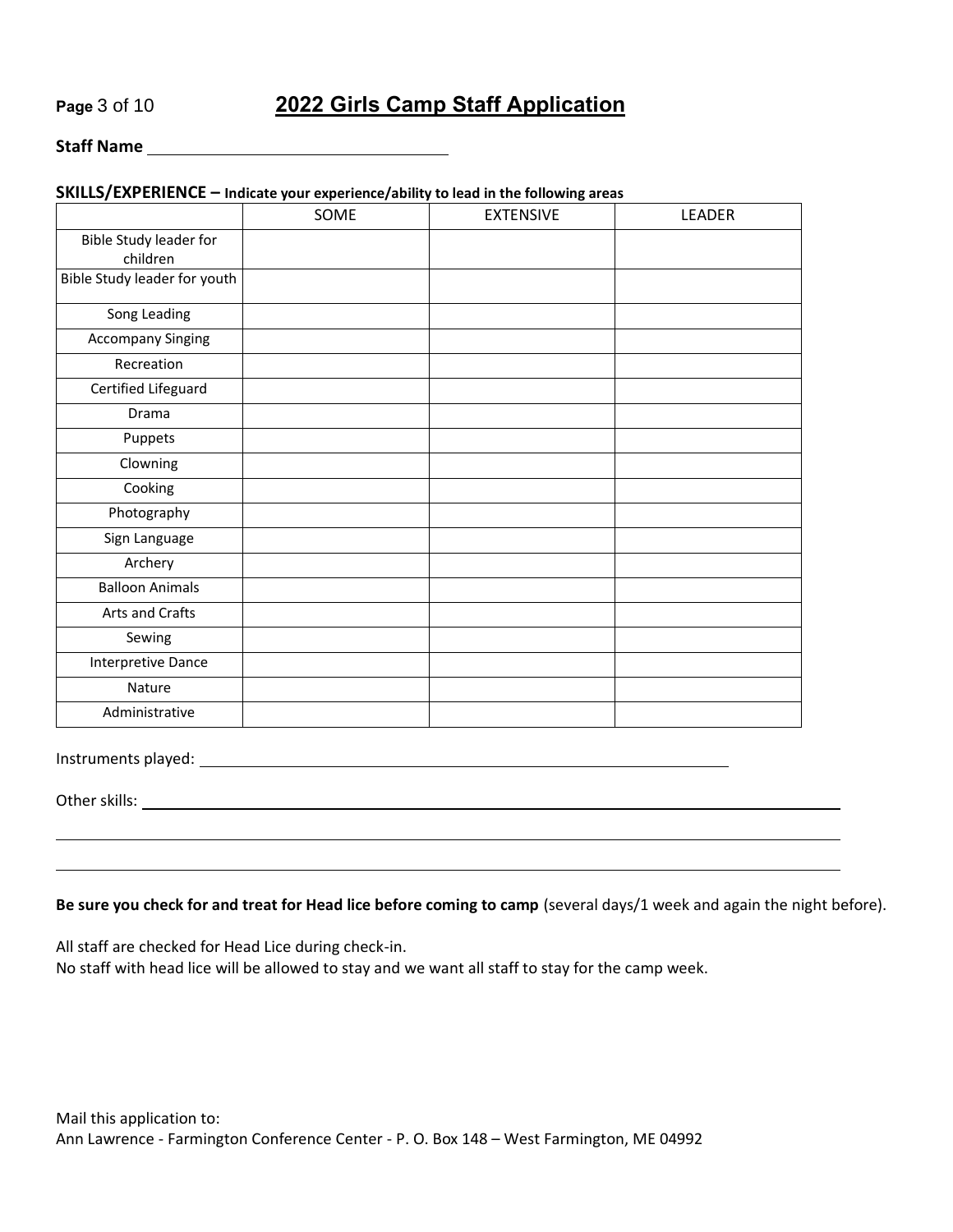| Page 4 of 10            |                                                                                                                                                                                                                                      |                                                                                                                                        | 2022 Girls Camp Staff Application                                                                                     |                                                                                                                        |
|-------------------------|--------------------------------------------------------------------------------------------------------------------------------------------------------------------------------------------------------------------------------------|----------------------------------------------------------------------------------------------------------------------------------------|-----------------------------------------------------------------------------------------------------------------------|------------------------------------------------------------------------------------------------------------------------|
|                         | Staff Name <u>and the state of the state of the state of the state of the state of the state of the state of the state of the state of the state of the state of the state of the state of the state of the state of the state o</u> |                                                                                                                                        |                                                                                                                       |                                                                                                                        |
|                         |                                                                                                                                                                                                                                      |                                                                                                                                        | 2022 Girls Camp Staff Medical Form                                                                                    |                                                                                                                        |
|                         |                                                                                                                                                                                                                                      |                                                                                                                                        |                                                                                                                       |                                                                                                                        |
|                         |                                                                                                                                                                                                                                      |                                                                                                                                        |                                                                                                                       |                                                                                                                        |
|                         |                                                                                                                                                                                                                                      |                                                                                                                                        |                                                                                                                       |                                                                                                                        |
|                         |                                                                                                                                                                                                                                      |                                                                                                                                        |                                                                                                                       |                                                                                                                        |
|                         |                                                                                                                                                                                                                                      |                                                                                                                                        |                                                                                                                       |                                                                                                                        |
|                         |                                                                                                                                                                                                                                      |                                                                                                                                        |                                                                                                                       |                                                                                                                        |
|                         |                                                                                                                                                                                                                                      |                                                                                                                                        |                                                                                                                       |                                                                                                                        |
|                         | <b>Medical Check-off List for Staff member</b>                                                                                                                                                                                       |                                                                                                                                        |                                                                                                                       |                                                                                                                        |
| List:                   | Allergies - food, insects, plants, etc.   Yes   No                                                                                                                                                                                   |                                                                                                                                        | <u> 1989 - Johann Stoff, deutscher Stoffen und der Stoffen und der Stoffen und der Stoffen und der Stoffen und de</u> |                                                                                                                        |
|                         |                                                                                                                                                                                                                                      | What symptoms do you have and what is the treatment?<br>Epi Pen__________ Benadryl ______________ None                                 |                                                                                                                       |                                                                                                                        |
| List:                   |                                                                                                                                                                                                                                      |                                                                                                                                        |                                                                                                                       |                                                                                                                        |
|                         |                                                                                                                                                                                                                                      | What symptoms do you have and what is the treatment?<br>Epi Pen Benadryl Benames Benaming School and The Benaming School and The Bonne |                                                                                                                       |                                                                                                                        |
| List:                   |                                                                                                                                                                                                                                      |                                                                                                                                        |                                                                                                                       |                                                                                                                        |
|                         |                                                                                                                                                                                                                                      | What symptoms do you have and what is the treatment?                                                                                   | <b>Example 20</b> None                                                                                                |                                                                                                                        |
|                         | and signed by a parent/guardian (if under age 18).                                                                                                                                                                                   |                                                                                                                                        |                                                                                                                       | If you require emergency medications, please include the allergy action plan that has been completed by your physician |
| If so, please identify: | Do you have any diet restrictions?                                                                                                                                                                                                   | $Yes \mid \text{No}$                                                                                                                   |                                                                                                                       |                                                                                                                        |
|                         |                                                                                                                                                                                                                                      |                                                                                                                                        |                                                                                                                       |                                                                                                                        |

Mail this application to: Ann Lawrence - Farmington Conference Center - P. O. Box 148 – West Farmington, ME 04992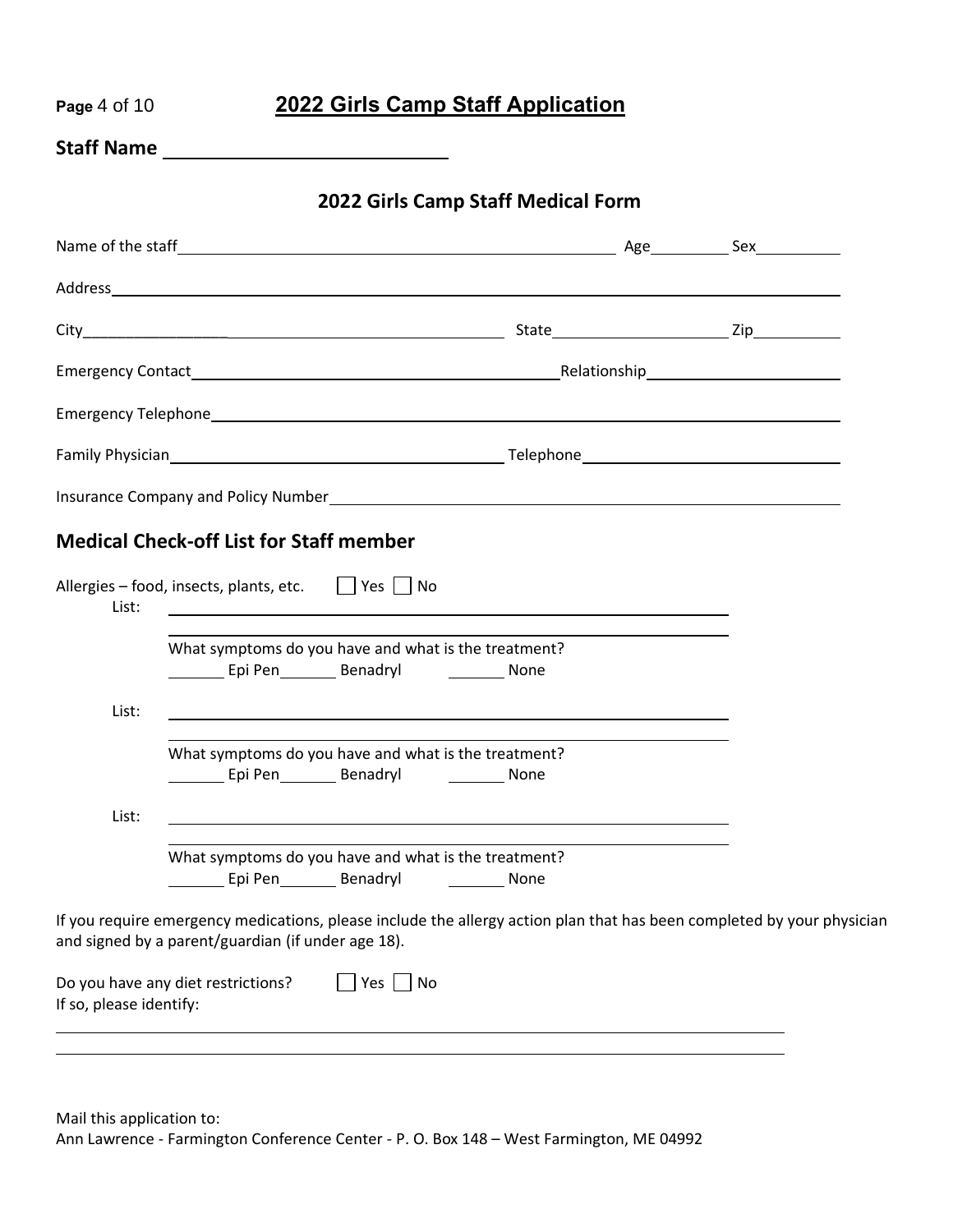## **Page** 5 of 10 **2022 Girls Camp Staff Application**

| Do you have any of the following medical issues that we should be aware of. Please describe below.                                                                                                                                   |  |
|--------------------------------------------------------------------------------------------------------------------------------------------------------------------------------------------------------------------------------------|--|
| Eating Disorder <u>experience</u> and the contract of the contract of the contract of the contract of the contract of the contract of the contract of the contract of the contract of the contract of the contract of the contract   |  |
|                                                                                                                                                                                                                                      |  |
| Sleeping difficulty <b>contract to the contract of the contract of the contract of the contract of the contract of the contract of the contract of the contract of the contract of the contract of the contract of the contract </b> |  |
|                                                                                                                                                                                                                                      |  |
|                                                                                                                                                                                                                                      |  |

**Any prescription medications that are to be given during camp must be accompanied by instructions from the prescribing physician and MUST be in their original pharmacy container.** 

**\*\*\*Any medication that is otherwise presented will not be allowed to be given per State law.**

\*\*\***List all prescriptions on Prescription page below.**

Over-the-counter medications must be in their original container and written instructions included with how they are to be given.(i.e. seasonal allergy meds, menstrual cramps, vitamins, etc)

#### **Please check off below for permission for camp nurse to administer over-the-counter medications:**

| Acetaminophen (Tylenol)    | $\Box$ yes $\Box$ no |           |
|----------------------------|----------------------|-----------|
| Ibuprofen (Advil, Motrin)  | $\Box$ yes $\Box$ no |           |
| Diphenhydramine (Benadryl) | $\Box$ yes           | $\Box$ no |

The **Medications Form** that has been included is to be completed with names of medications, what they are given for, times to be given and any other special instructions. These will be kept by the nurse to make sure they are administered as directed.

#### **Staff may not have any medications in their cabins unless they are for emergency use (Inhalers and Epi-pens).**

In the event I need medical attention and am unable to sign for such attention in an emergency, I hereby give permission to the physician selected by the camp to secure and administer treatment, including hospitalization, for me.

I understand that the camp health personnel will care for minor injuries and pains according to the Camp Medical Standard Orders Sheet. (These include but are not limited to: stomachaches, headaches, bug bites, minor scrapes and scratches.)

, have completed and signed this form and give permission for any of the medications above to be given as directed. (Parent's signature if needed for medical treatment)

| <b>Staff Signature</b>                                                                  | Date |
|-----------------------------------------------------------------------------------------|------|
| <b>Parent Signature</b>                                                                 | Date |
| Mail this application to:                                                               |      |
| Ann Lawrence - Farmington Conference Center - P. O. Box 148 – West Farmington. ME 04992 |      |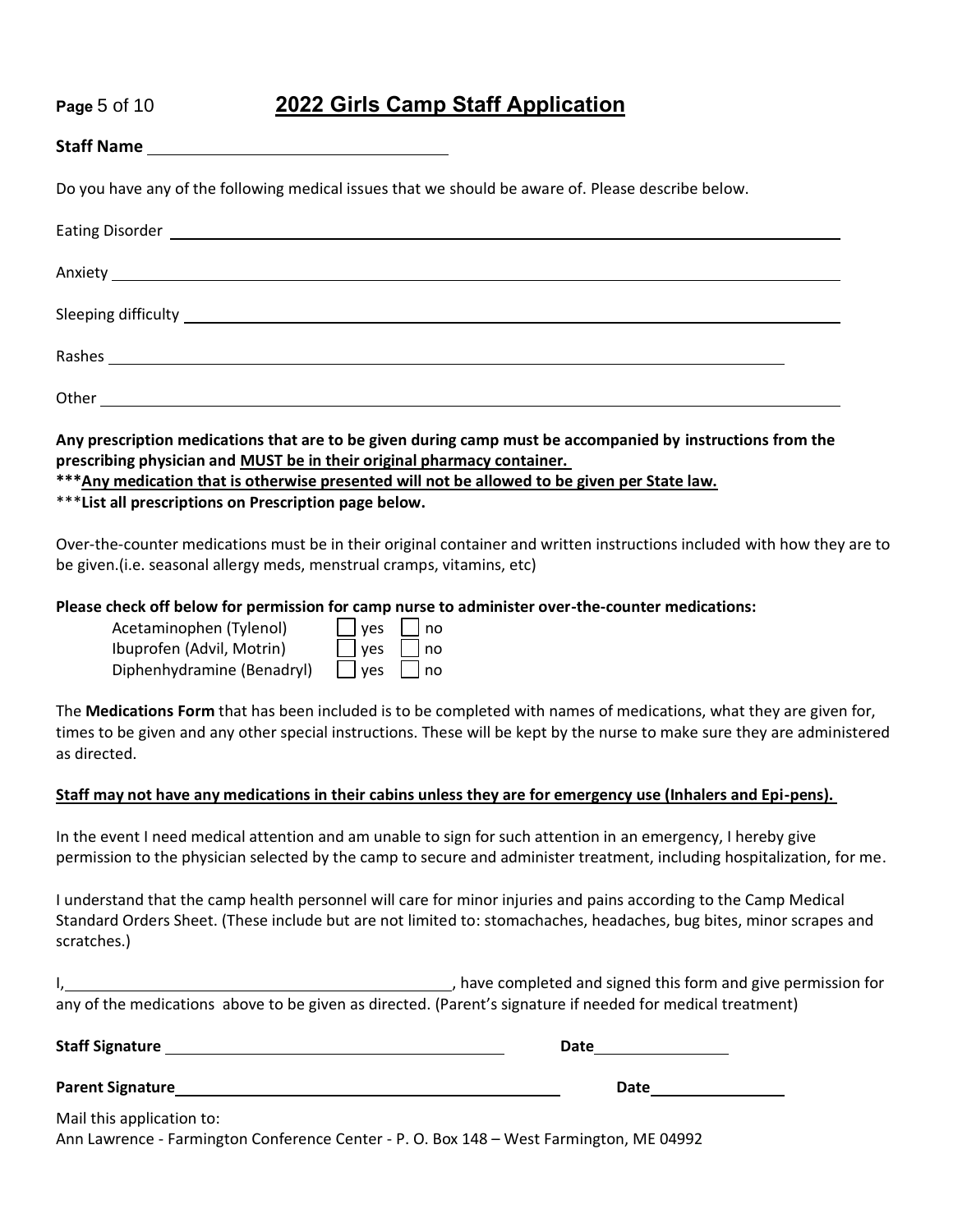## **Page** 6 of 10 **2022 Girls Camp Staff Application**

**Staff Name** 

## **Prescription Form**

List all prescriptions you will be taking during camp

List the name of the prescription and the dosage for each day you will be at camp. If medicine needs to be taken at a time other than meals, please list the exact time prescription needs to be taken: (ex: evening: Bedtime, afternoon: 2:00 etc.) Make additional copies of form as needed.

Prescription One: \_\_\_\_\_\_\_\_\_\_\_\_\_\_\_\_\_\_\_\_\_\_\_\_\_\_\_\_\_\_\_\_\_\_\_\_\_\_\_\_\_\_\_\_\_\_\_\_\_\_\_\_\_\_\_\_\_\_\_\_\_

|           | Morning | <b>Breakfast</b> | Lunch | Afternoon | Dinner | Evening |
|-----------|---------|------------------|-------|-----------|--------|---------|
| Monday    |         |                  |       |           |        |         |
| Tuesday   |         |                  |       |           |        |         |
| Wednesday |         |                  |       |           |        |         |
| Thursday  |         |                  |       |           |        |         |
| Friday    |         |                  |       |           |        |         |
| Saturday  |         |                  |       |           |        |         |

Prescription Two: \_\_\_\_\_\_\_\_\_\_\_\_\_\_\_\_\_\_\_\_\_\_\_\_\_\_\_\_\_\_\_\_\_\_\_\_\_\_\_\_\_\_\_\_\_\_\_\_\_\_\_\_\_\_\_\_\_\_\_\_\_

|           | Morning | <b>Breakfast</b> | Lunch | Afternoon | Dinner | Evening |
|-----------|---------|------------------|-------|-----------|--------|---------|
| Monday    |         |                  |       |           |        |         |
| Tuesday   |         |                  |       |           |        |         |
| Wednesday |         |                  |       |           |        |         |
| Thursday  |         |                  |       |           |        |         |
| Friday    |         |                  |       |           |        |         |
| Saturday  |         |                  |       |           |        |         |

Prescription Three: \_\_\_\_\_\_\_\_\_\_\_\_\_\_\_\_\_\_\_\_\_\_\_\_\_\_\_\_\_\_\_\_\_\_\_\_\_\_\_\_\_\_\_\_\_\_\_\_\_\_\_\_\_\_\_\_\_\_\_

|           | Morning | <b>Breakfast</b> | Lunch | Afternoon | Dinner | Evening |
|-----------|---------|------------------|-------|-----------|--------|---------|
| Monday    |         |                  |       |           |        |         |
| Tuesday   |         |                  |       |           |        |         |
| Wednesday |         |                  |       |           |        |         |
| Thursday  |         |                  |       |           |        |         |
| Friday    |         |                  |       |           |        |         |
| Saturday  |         |                  |       |           |        |         |

Mail this application to: Ann Lawrence - Farmington Conference Center - P. O. Box 148 – West Farmington, ME 04992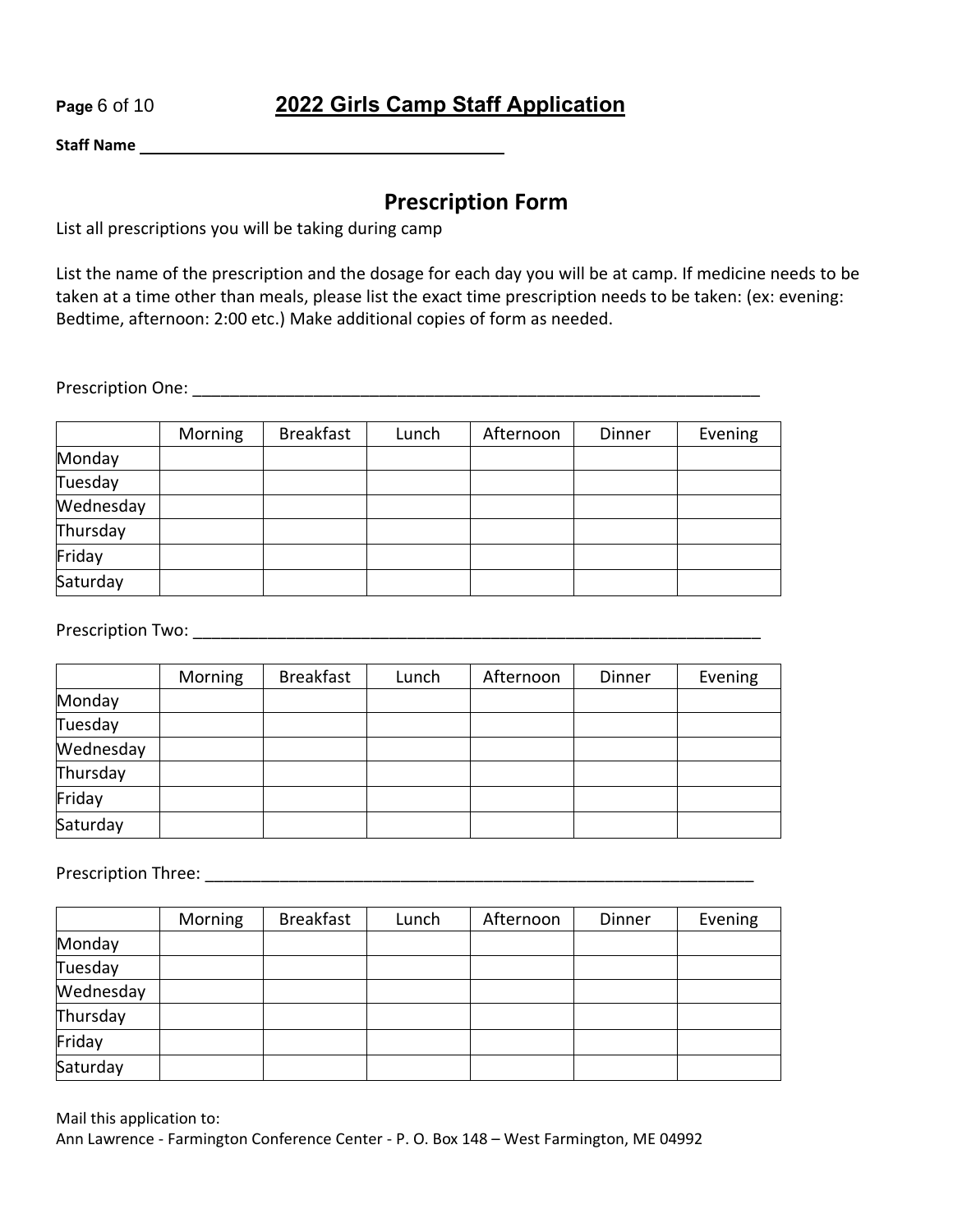# **Page** 7 of 10 **2022 Girls Camp Staff Application**

**Staff Name** 

## **COVID 19 Liability Release Waiver**

Due to the 2021-2022 outbreak of the novel Coronavirus (COVID 19), Girls Camp at Farmington along with Farmington Conference Center are taking extra precautions to protect our campers and staff with enhanced sanitation/disinfecting procedures in compliance with CDC guidelines.

Symptoms of COVID 19 include:

- Fever
- Fatigue
- Dry Cough
- Difficulty Breathing

I agree to the following

- I understand the above symptoms and affirm that I, as well as all household members, do not currently have, nor have experienced the symptoms listed above within the last 14 days.
- I affirm that I, as well as all household members, have not been diagnosed with COVID 19 within the past 30 days.
- I affirm that I, as well as all household members, have not knowingly been exposed to anyone diagnosed with COVID 19 within the past 30 days.
- I affirm that I, as well as all household members, have not traveled outside of the country or to any city considered to be a "hot spot" for COVID 19 in the past 30 days.
- I understand that Farmington Conference Center/Girls Camp at Farmington has taken all reasonable safety and sanitation precautions but cannot guarantee that I will not be exposed to COVID 19 while at camp, and that Farmington Conference Center/Girls Camp at Farmington cannot be held liable for any possible exposure.

By signing below, I agree to each statement above and release Farmington Conference Center/Girls Camp at Farmington from any and all liability for unintentional exposure or harm due to COVID 19.

| Name      | Date |
|-----------|------|
|           |      |
| Signature | Date |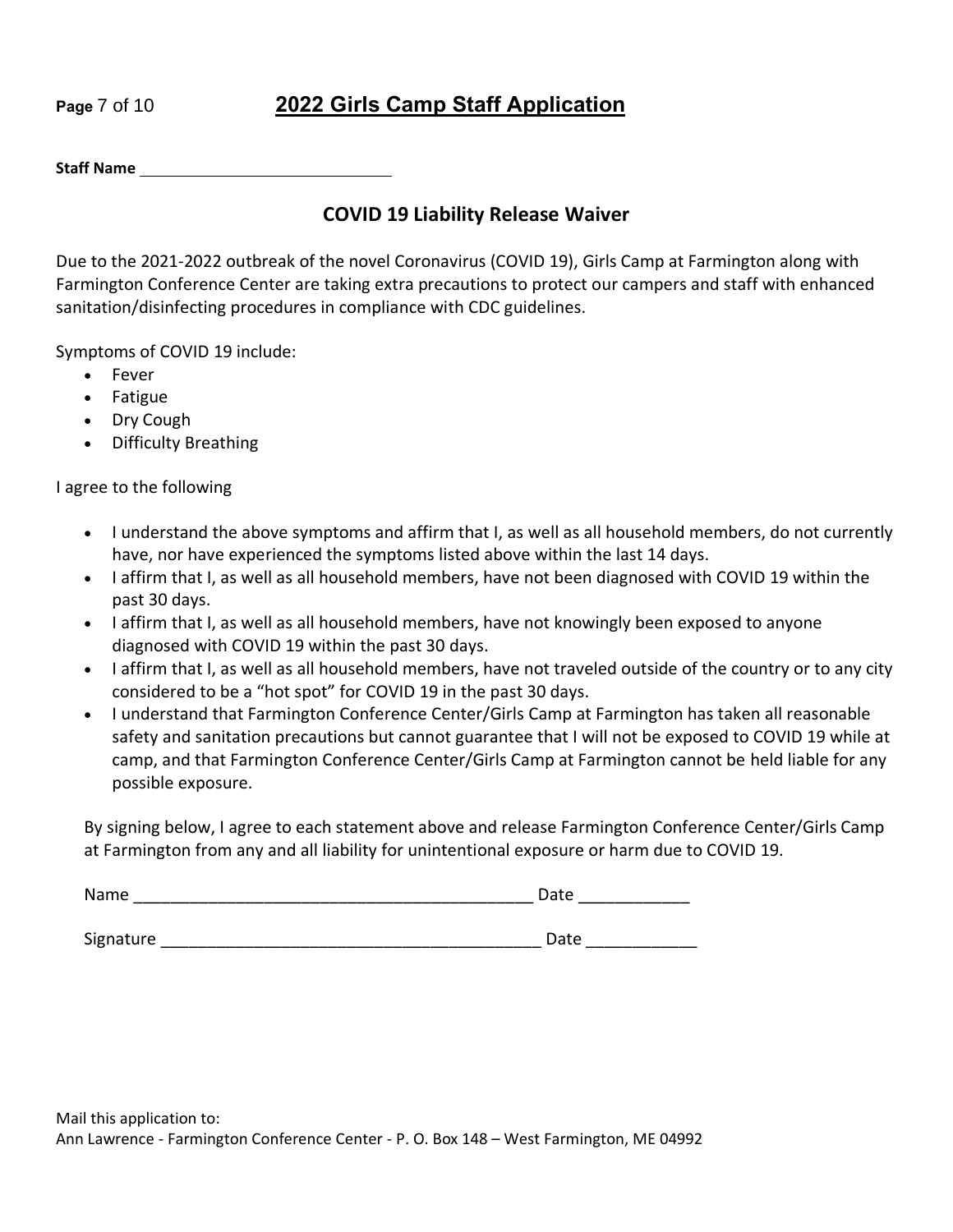## **Page** 8 of 10 **2022 Girls Camp Staff Application**

**Staff Name** 

### **2022 Girls Camp Staff Application 2021 Girls Camp Medical Form – Pg. 3**

**If you have had a fever for any reason, consult a physician, so that if it is something else, the doctor can clear them to attend camp!** 

## **HEALTH MONITORING BEFORE COMING TO CAMP! COVID-19 INSTRUCTIONS**

#### **Please complete this "Daily Health Monitoring Form" for 14 days prior to camper check-in date. Use the copy included so that you can answer the questions below and bring with you to check-in!**

**We are including a Daily Health Monitoring Form (Pg.7) to assist you as you monitor your health before coming to camp check-in.** People with COVID-19 have had a wide range of symptoms reported – ranging from mild symptoms to severe illness. Symptoms may appear **2-14 days after exposure to the virus.** 

People with these symptoms may have COVID-19: Each staffer will be asked the following questions at checkin. Bring with you the chart (online or hard copy) to show that you have checked for the required time period before coming to camp. In the questions below, Your Name.

1. Have you had a fever (100.4 or above) or chills? Check daily.

2. Have you had a cough or difficulty breathing (not related to asthma or allergies)?

| I |
|---|
|   |

3. Have you had unexplained muscle aches or fatigue?

| Ξ |
|---|

4. Have you had Nausea, vomiting or diarrhea?

Yes

5. Have you had a new loss of taste or smell?

| í.<br>ц |
|---------|

6. Have you been diagnosed with COVID 19?

 $\Box$  No

 $\Box$  Yes

7. Have you been in close contact with someone diagnosed with COVID 19 or been exposed to someone with symptoms or a confirmed or suspected case.

 $\Box$  No  $\Box$  Yes

Mail this application to:

Ann Lawrence - Farmington Conference Center - P. O. Box 148 – West Farmington, ME 04992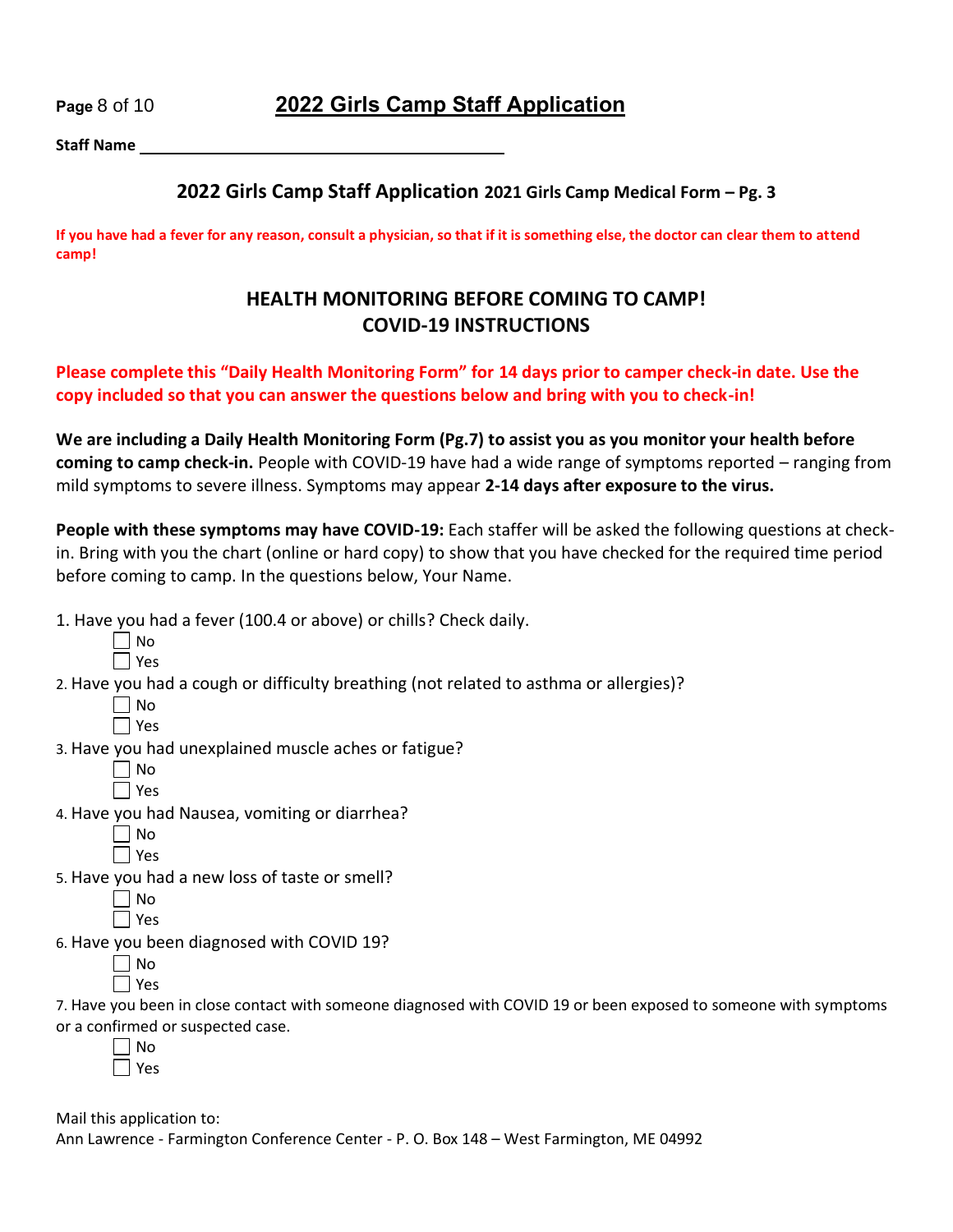## **Page** 9 of 10 **2022 Girls Camp Staff Application**

#### **Staff Name**

# **Daily Health Monitoring Form for 2022 Girls Camp**

**Please put in the actual temperature each day for the Daily Temperature Log. For all other questions, answer yes or no to all questions** 

| <b>DAY</b>         | $\mathbf{1}$ | $\overline{2}$ | $\overline{3}$ | $\overline{4}$ | 5 | 6 | $\overline{7}$ | 8 | $\boldsymbol{9}$ | 10 | 11 | 12 | 13 | 14 |
|--------------------|--------------|----------------|----------------|----------------|---|---|----------------|---|------------------|----|----|----|----|----|
| Daily              |              |                |                |                |   |   |                |   |                  |    |    |    |    |    |
| Temperature        |              |                |                |                |   |   |                |   |                  |    |    |    |    |    |
| Log                |              |                |                |                |   |   |                |   |                  |    |    |    |    |    |
| Have you had       |              |                |                |                |   |   |                |   |                  |    |    |    |    |    |
| cough or           |              |                |                |                |   |   |                |   |                  |    |    |    |    |    |
| breathing          |              |                |                |                |   |   |                |   |                  |    |    |    |    |    |
| difficulty (not    |              |                |                |                |   |   |                |   |                  |    |    |    |    |    |
| related to         |              |                |                |                |   |   |                |   |                  |    |    |    |    |    |
| asthma or          |              |                |                |                |   |   |                |   |                  |    |    |    |    |    |
| allergies?         |              |                |                |                |   |   |                |   |                  |    |    |    |    |    |
| Have you had       |              |                |                |                |   |   |                |   |                  |    |    |    |    |    |
| unexplained        |              |                |                |                |   |   |                |   |                  |    |    |    |    |    |
| muscle aches or    |              |                |                |                |   |   |                |   |                  |    |    |    |    |    |
| fatigue?           |              |                |                |                |   |   |                |   |                  |    |    |    |    |    |
| Have you had       |              |                |                |                |   |   |                |   |                  |    |    |    |    |    |
| nausea,            |              |                |                |                |   |   |                |   |                  |    |    |    |    |    |
| vomiting or        |              |                |                |                |   |   |                |   |                  |    |    |    |    |    |
| diarrhea?          |              |                |                |                |   |   |                |   |                  |    |    |    |    |    |
| Have you had a     |              |                |                |                |   |   |                |   |                  |    |    |    |    |    |
| new loss of taste  |              |                |                |                |   |   |                |   |                  |    |    |    |    |    |
| or smell?          |              |                |                |                |   |   |                |   |                  |    |    |    |    |    |
| Have you been      |              |                |                |                |   |   |                |   |                  |    |    |    |    |    |
| diagnosed with     |              |                |                |                |   |   |                |   |                  |    |    |    |    |    |
| <b>COVID - 19?</b> |              |                |                |                |   |   |                |   |                  |    |    |    |    |    |
| Have you been      |              |                |                |                |   |   |                |   |                  |    |    |    |    |    |
| in close contact   |              |                |                |                |   |   |                |   |                  |    |    |    |    |    |
| with someone       |              |                |                |                |   |   |                |   |                  |    |    |    |    |    |
| diagnosed with     |              |                |                |                |   |   |                |   |                  |    |    |    |    |    |
| COVID-19 or        |              |                |                |                |   |   |                |   |                  |    |    |    |    |    |
| been exposed to    |              |                |                |                |   |   |                |   |                  |    |    |    |    |    |
| someone with       |              |                |                |                |   |   |                |   |                  |    |    |    |    |    |
| symptoms or        |              |                |                |                |   |   |                |   |                  |    |    |    |    |    |
| suspected case     |              |                |                |                |   |   |                |   |                  |    |    |    |    |    |
| of COVID-19?       |              |                |                |                |   |   |                |   |                  |    |    |    |    |    |